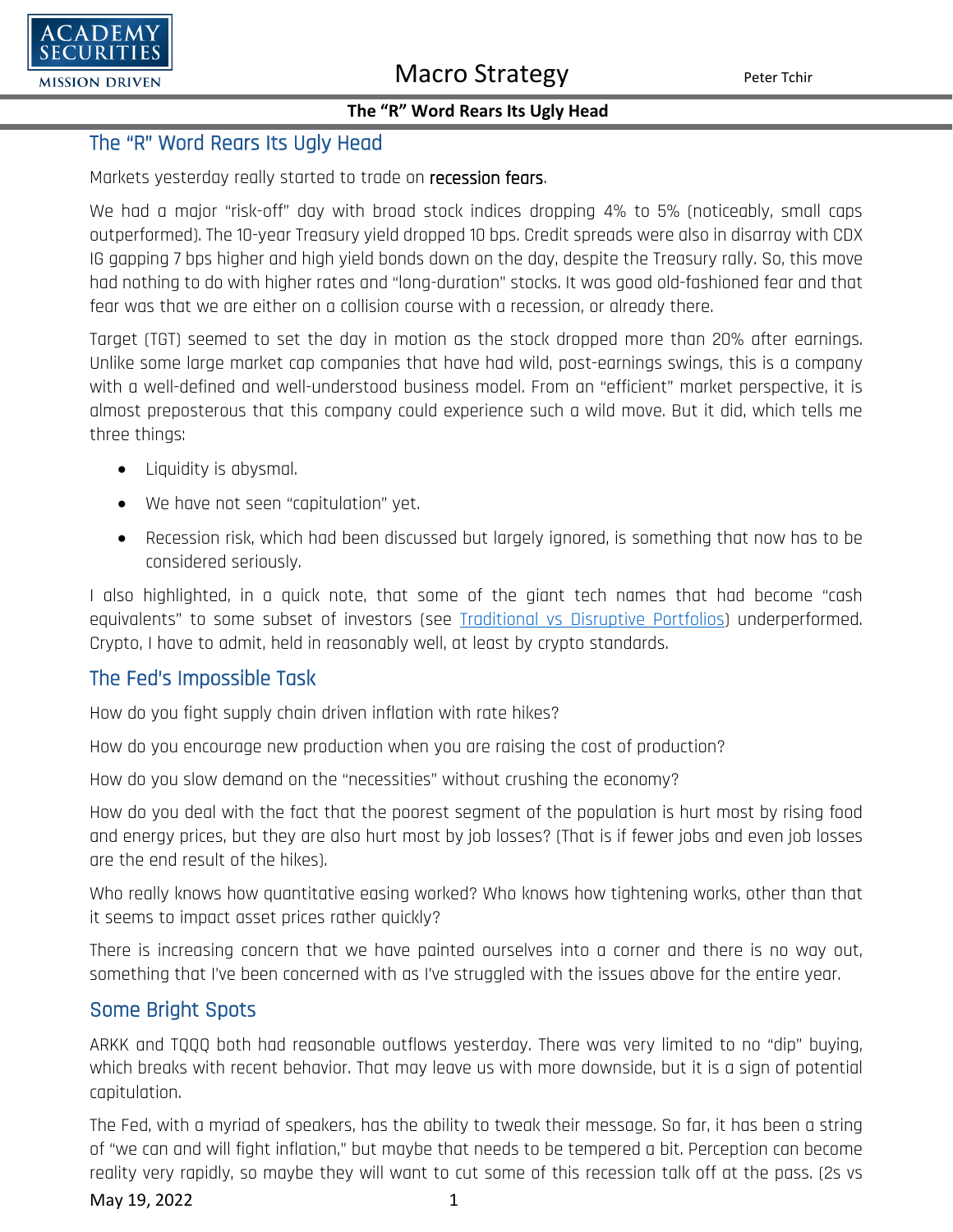

#### **The "R" Word Rears Its Ugly Head**

10s are not negative, so they have some room on that measure).

More and more of the losses in the broad indices seem to be attributed to fewer companies. The Dow lost 1,164 points yesterday, but the worst 5 names contributed 40% of that point loss. Small caps outperformed, with Academy's equity trader, Jamie Atwell, always watching closely for signs of a true bottom. Even ARKK did relatively well, showing signs that the "disruptive" sector, which has been hit so hard and so often, led the way down (maybe finding a bottom).

Nasdaq 100 futures bounced at 11,700 overnight, which was where support kicked in last Thursday.

Allegedly, and I'm not certain it still exists after yesterday's move, there are so many S&P options expiring tomorrow with a 4,000 strike that it could act like a magnet, at least into tomorrow morning.

## Bottom Line

'ADEMY

**MISSION DRIVEN** 

I can be convinced that we can trade for a bounce, but I still have 11,000 on the Nasdaq 100 as my target for equities.

Rates should continue to trade well.

Credit should rebound more easily than equities as this is not a credit problem.

What I'm watching carefully:

- Crypto risk assets will not do well if crypto cracks. I think it will, but it is solid since yesterday afternoon.
- The Fed any hint of softening their stance would allow for a much bigger and more sustained rally in all assets.
- Option expiration. If the OpEx color is accurate, we should have some support into that, but then all bets can be put back on the table.

I think Europe will face a recession, but that is very driven by the impact of the war in Ukraine and trade with Russia.

I think that it is premature to talk recession here, but we do need a different message from the Fed to avoid that. I think that as much as politicians believe inflation won't get them re-elected, they forget that job losses and recessions get them kicked out of office even faster.

In any case, hopefully we are nearing the end of this crazy volatility, because it is exhausting for everyone and is making it difficult for investors and companies to act strategically when the day-to-day tactical decisions seem so important.